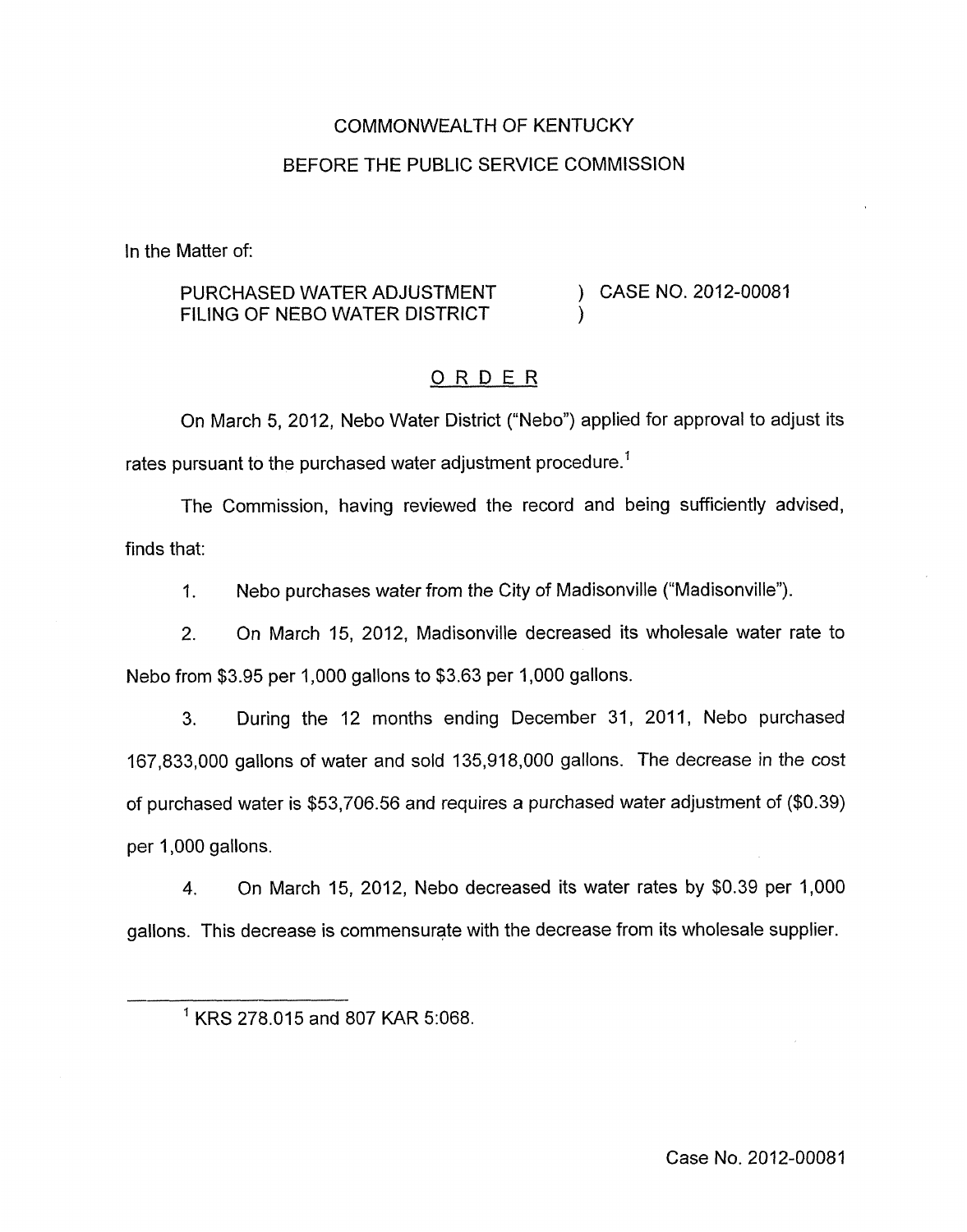**5.** Nebo's proposed rates are fair, just, and reasonable and should be approved.

**6.** The proposed purchased water adjustment of (\$0.39) per 1,000 gallons is fair, just, and reasonable and should be approved.

IT IS THEREFORE ORDERED that:

1. Nebo's proposed rates are accepted.

2. The purchased water adjustment of (\$0.39) per 1,000 gallons as calculated in Appendix A is approved

3. The rates in Appendix B are approved for service rendered on and after March 15, 2012.

4. The tariff sheet filed by Nebo is approved as filed.



*A*  Director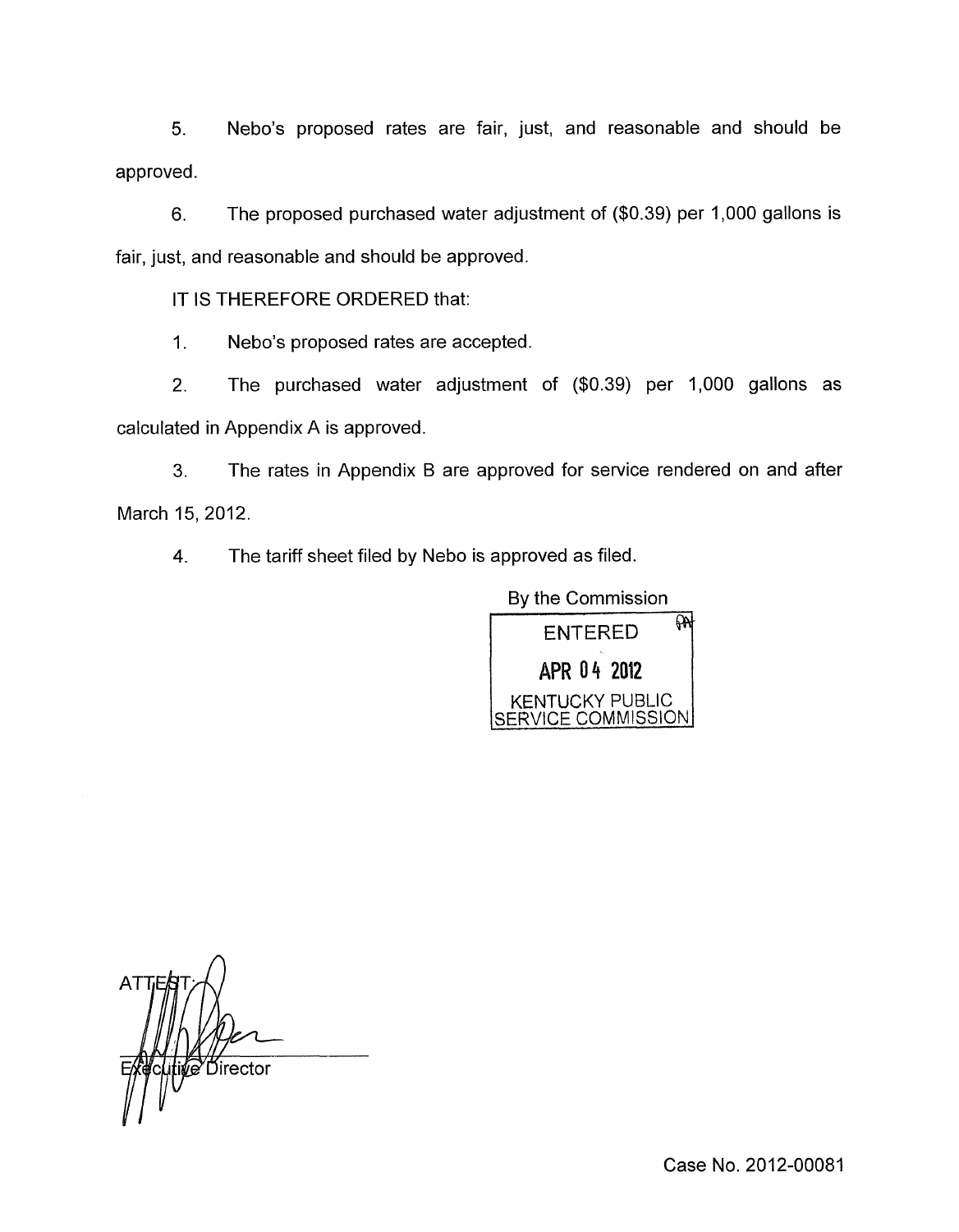# APPENDIX A

# APPENDIX TO AN ORDER OF THE KENTUCKY PUBLIC SERVICE COMMISSION IN CASE NO. 2012-00081 DATED **APR 0 4 2012**

|                                                       | New Rate                                    | <b>Base Rate</b>                            |             |
|-------------------------------------------------------|---------------------------------------------|---------------------------------------------|-------------|
| Nebo Water<br>Purchases in gallons<br>Volumetric rate | 167,833,000<br>\$3.63/1,000<br>\$609,233.79 | 167,833,000<br>\$3.95/1,000<br>\$662,940.35 |             |
|                                                       |                                             | Decreased water cost                        | \$53,706.56 |
| Decreased water cost<br>Divided by gallons sold       |                                             | 53,706.56<br>S.<br>135,918,000              |             |

Purchased water adjustment factor (\$0.39) per 1,000 gallons

I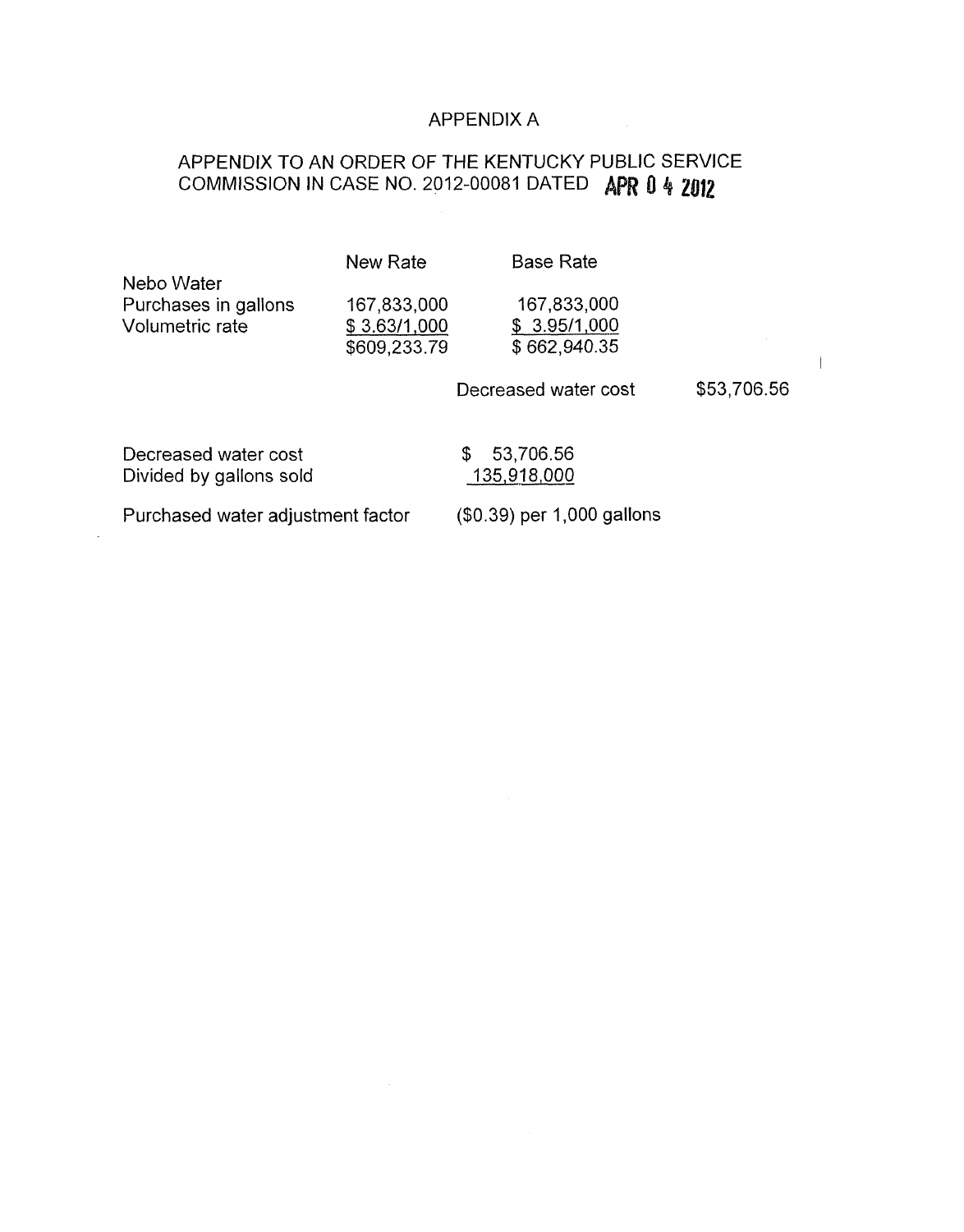#### APPENDIX B

# APPENDIX TO AN ORDER OF THE KENTUCKY PUBLIC SERVICE COMMISSION IN CASE NO. 2012-00081 DATED **0** 4 **2082**

The following rates and charges are prescribed for the customers in the area served by Nebo Water District. All other rates and charges not specifically mentioned herein shall remain the same as those in effect under authority of the Commission prior to the effective date of this Order.

### Monthly Water Rates

| 5/8" X 3/4" Meter   |                    |                |  |  |
|---------------------|--------------------|----------------|--|--|
| First               | 2,000              | Gallons        |  |  |
| Next                | 2,000              | Gallons        |  |  |
|                     | Next 6,000 Gallons |                |  |  |
| Next                |                    | 10,000 Gallons |  |  |
| Over                | 20,000             | Gallons        |  |  |
| 1" Meter            |                    |                |  |  |
|                     | First 4,000        | Gallons        |  |  |
|                     | Next 6,000         | Gallons        |  |  |
|                     | Next 10,000        | Gallons        |  |  |
| Over                | 20,000             | Gallons        |  |  |
| <u>1-1/2" Meter</u> |                    |                |  |  |
|                     | First 10,000       | Gallons        |  |  |
|                     | Next 10,000        | Gallons        |  |  |
| Over                | 20,000             | Gallons        |  |  |
| 2" Meter            |                    |                |  |  |
|                     | First 20,000       | Gallons        |  |  |
|                     | Over 20,000        | Gallons        |  |  |
|                     |                    |                |  |  |
| <u>3" Meter</u>     |                    |                |  |  |
|                     | First 30,000       | Gallons        |  |  |
|                     | Over 30,000        | Gallons        |  |  |
| 4" Meter            |                    |                |  |  |
|                     | First 50,000       | Gallons        |  |  |
|                     | Over 50,000        | Gallons        |  |  |
|                     |                    |                |  |  |

- \$ 18.61 Minimum Bill 7.51 per 1,000 gallons 7.06 per 1,000 gallons 6.63 per 1,000 gallons 6.18 per 1,000 gallons
- \$ 33.63 Minimum Bill 7.06 per 1,000 gallons 6.63 per 1,000 gallons 6.18 per 1,000 gallons
- \$ 75.99 Minimum Bill 6.63 per 1,000 gallons 6.18 per 1,000 gallons
- \$ 142.29 Minimum Bill 6.18 per 1,000 gallons
- \$ 204.09 Minimum Bill 6.18 per 1,000 gallons
- \$ 327.69 Minimum Bill 6.18 per 1,000 gallons